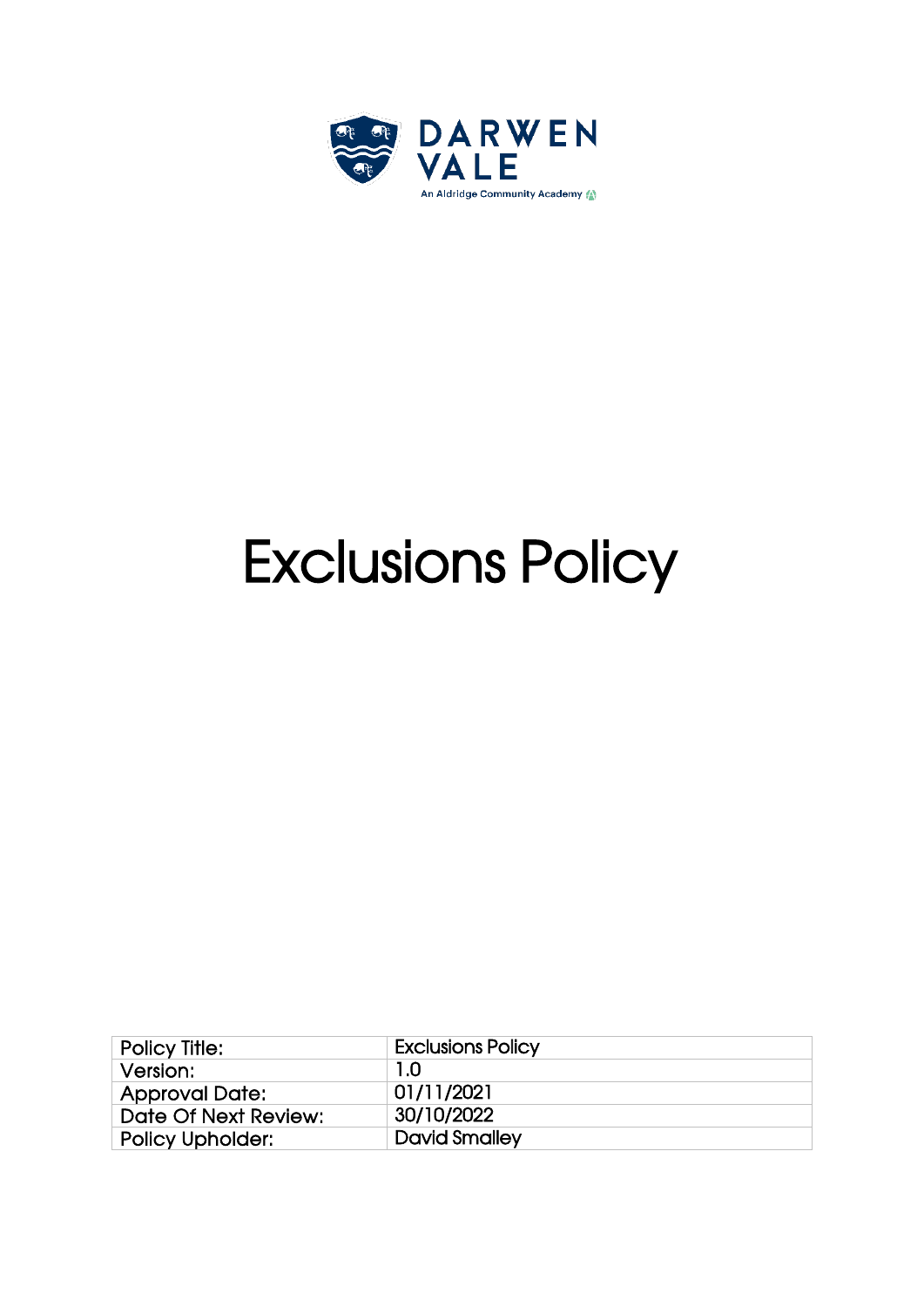

### **Contents**

| <b>Section</b>    |                                          |
|-------------------|------------------------------------------|
|                   | <b>Key Contact Personnel</b>             |
| Ι.                | Introduction and ethos                   |
| $\overline{2}$ .  | Context                                  |
| 3.                | The decision to exclude                  |
| 4.                | Review of the decision to exclude        |
| 5.                | Key responsibilities                     |
| 6.                | Principles of natural justice            |
| 7.                | Considering the reinstatement of a pupil |
| 8.                | Standard of evidence for panel meetings  |
| 9.                | <b>Independent Reviews</b>               |
| 10.               | <b>School Registers</b>                  |
| П.                | Reintegration meetings                   |
| 12.               | <b>Monitoring Arrangements</b>           |
| 13.               | Links to other policies                  |
| <b>Appendix A</b> | <b>Exclusion Process</b>                 |
| Appendix B        | <b>Exclusion Checklist</b>               |
| Appendix C        | Reintegration meeting form               |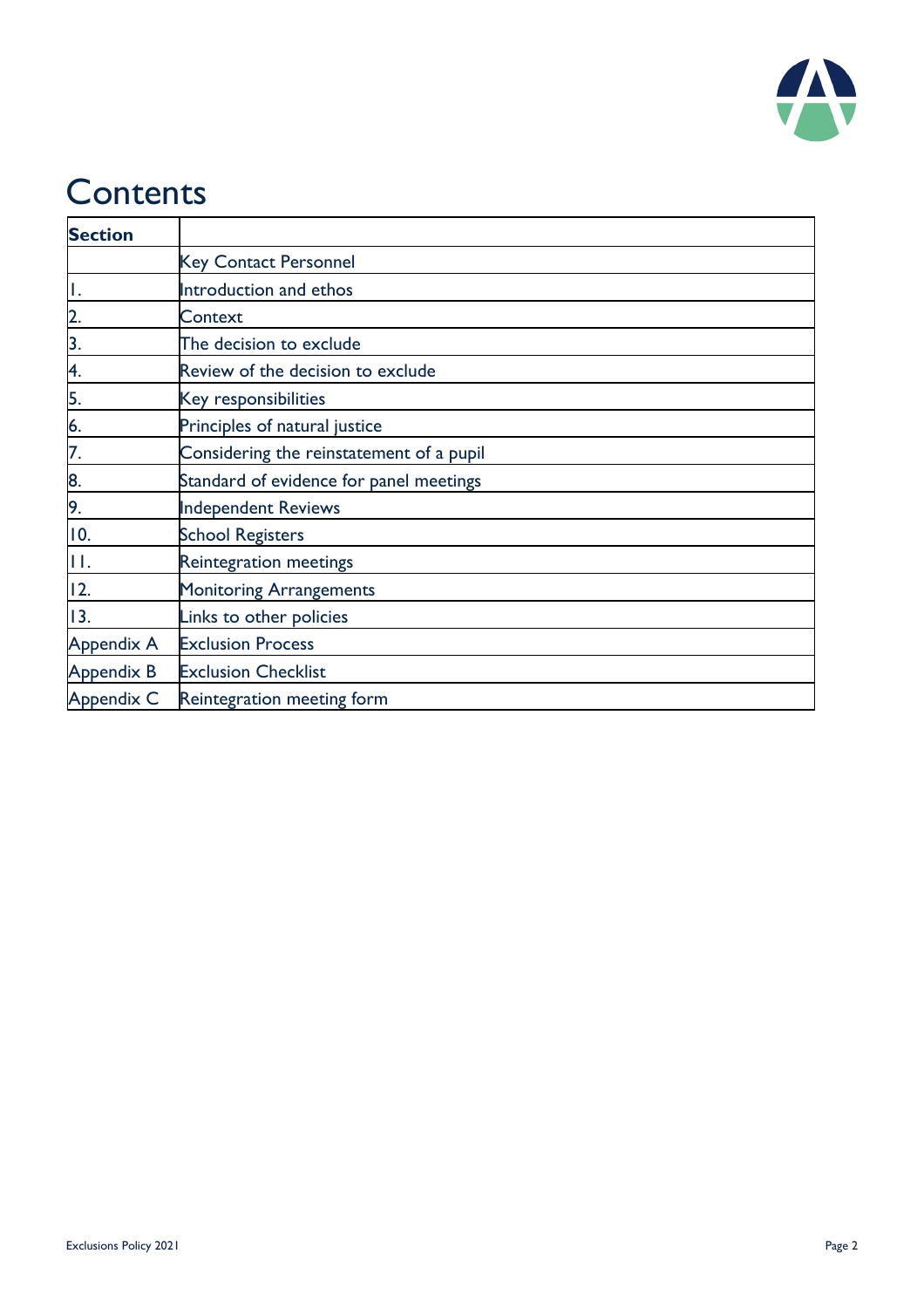

#### **Darwen Vale High School**

#### **Key Contact Personnel:**

| <b>Principal</b> | <b>SLT</b> Lead for<br><b>Behaviour</b> | <b>Designated</b><br><b>Safeguarding Lead</b> | <b>Designated</b><br><b>Teacher for</b><br><b>Looked</b><br><b>After/Post</b><br><b>Looked After</b><br><b>Children (LAC)</b> | <b>SENCo</b>     |
|------------------|-----------------------------------------|-----------------------------------------------|-------------------------------------------------------------------------------------------------------------------------------|------------------|
| M Little         | D Smalley                               | D Smalley                                     | , Gregson                                                                                                                     | <b>S</b> Pollitt |

| Chair of         | <b>School Local</b> | <b>Local authority</b> |
|------------------|---------------------|------------------------|
| <b>Governors</b> | <b>Authority</b>    | exclusions officer     |
| I Richardson     | <b>BWD</b>          | <b>Brown</b>           |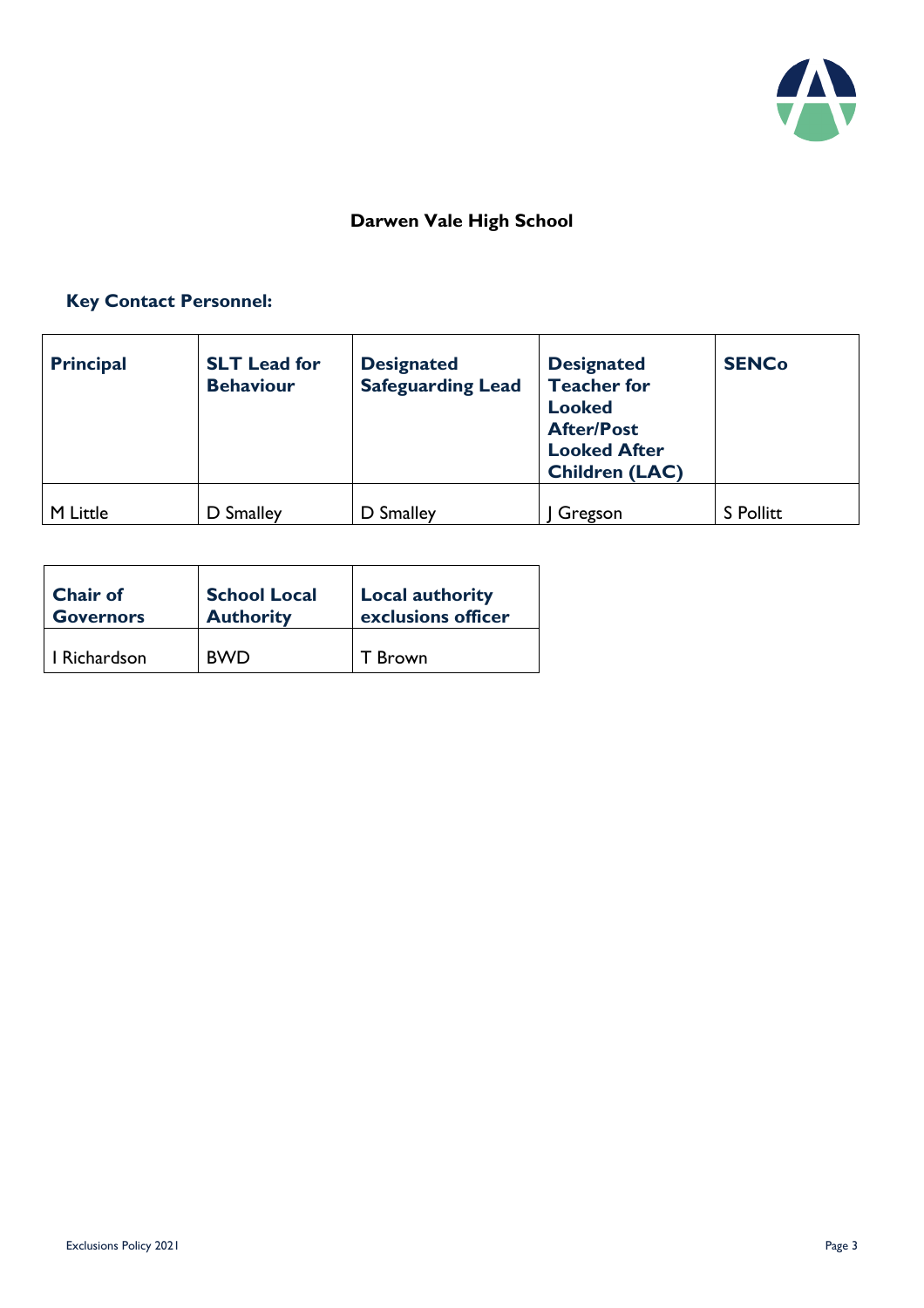

### 1. Introduction and Ethos

Darwen Vale High School is a community and all those directly connected (staff, governors, parents, families and children/learners) have an essential role to play in ensuring that the exclusions process is lawful, reasonable and fair.

Darwen Vale High School recognises our statutory responsibility to safeguard and promote the safety of all children with their best interests at the centre of our work.

Darwen Vale High School will ensure that the exclusions process is understood by governors, staff, parents and pupils.

Darwen Vale High School recognises the importance of providing an ethos and environment within school that will help learners to feel safe, secure and respected; encourage them to talk openly; and enable them to feel confident that they will be listened to.

Darwen Vale High School recognises the importance of ensuring that learners do not become NEET (not in education, employment or training)

### 2. Context

This policy has been developed in accordance with the principles established within the DfE's statutory guidance [Exclusion from maintained schools, academies and pupil referral units \(PRUs\) in England](https://www.gov.uk/government/publications/school-exclusion)

It is based on the following legislation, which outline schools' powers to exclude pupils:

- Section 52 of the [Education Act 2002,](http://www.legislation.gov.uk/ukpga/2002/32/section/52) as amended by the [Education Act 2011](http://www.legislation.gov.uk/ukpga/2011/21/contents/enacted)
- [The School Discipline \(Pupil Exclusions and Reviews\) \(England\) Regulations 2012](http://www.legislation.gov.uk/uksi/2012/1033/made)
- Part 7, chapter to of the [Education and Inspections Act 2006](http://www.legislation.gov.uk/ukpga/2006/40/part/7/chapter/2) which looks at parental responsibility for excluded pupils
- Section 579 of the **Education Act 1996** which defines 'school day'
- The Education (Provision of Full-Time Education for Excluded Pupils) (England) Regulations [2007](http://www.legislation.gov.uk/uksi/2007/1870/contents/made) as amended by [The Education \(Provision of Full-Time Education for Excluded Pupils\)](http://www.legislation.gov.uk/uksi/2014/3216/contents/made)  [\(England\) \(Amendment\) Regulations 2014](http://www.legislation.gov.uk/uksi/2014/3216/contents/made)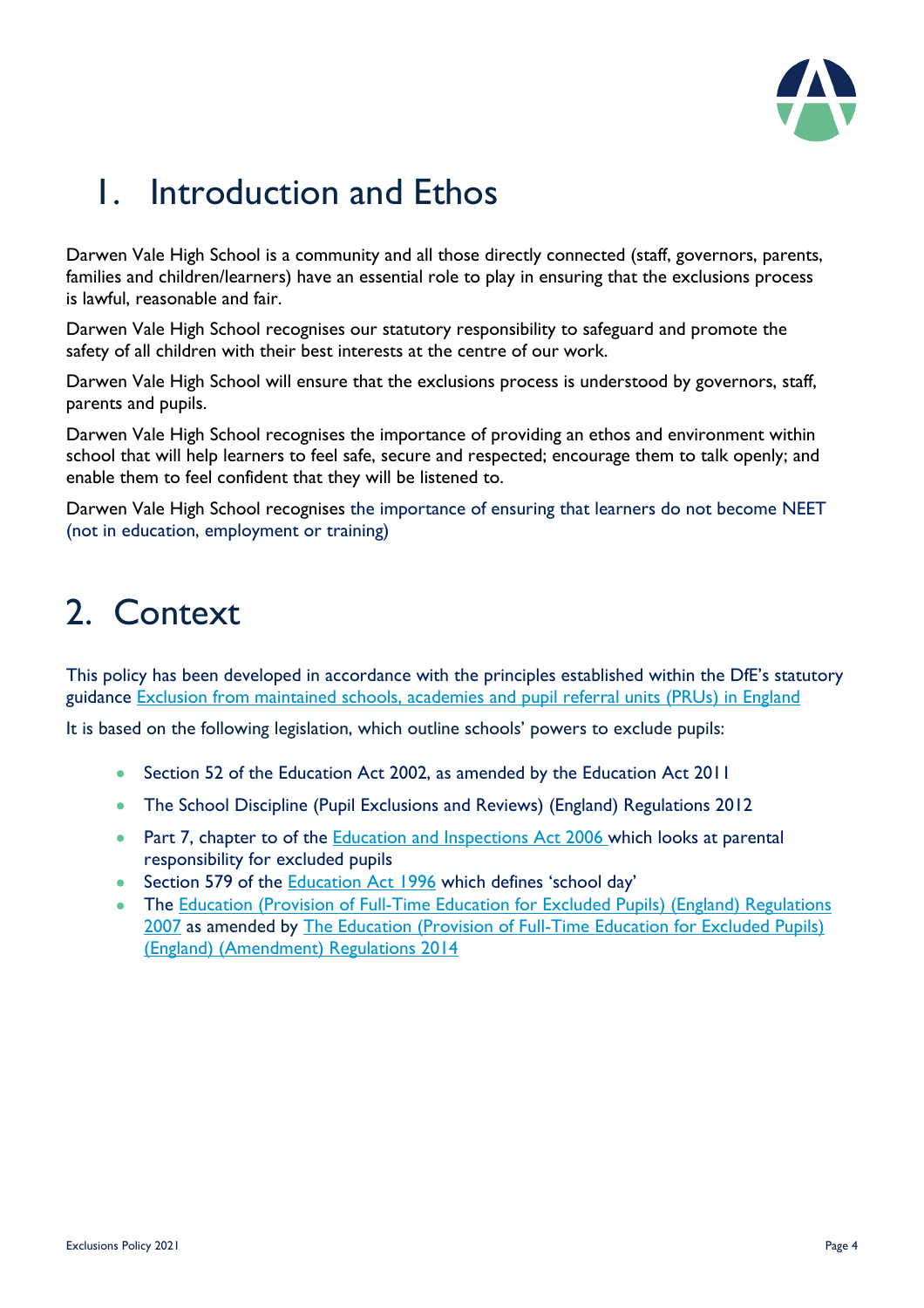

### 3. The decision to exclude

Only the Principal can exclude a pupil from school and care must be taken to avoid 'informal' or 'unofficial' exclusions (e.g. sending a child off-site for a 'cooling down' period). Where a pupil has received multiple exclusions or is approaching the legal limit of 45 school days of fixed-term exclusion in an academic year, the Principal will consider whether exclusion is providing an effective sanction.

We are committed to following all statutory exclusions procedures to ensure that every child receives an education in a safe and caring environment, and the decision to exclude a pupil will only happen;

- In response to serious or persistent breaches of the school's behaviour policy, **and**
- If allowing the pupil to remain in school would seriously harm the education or welfare of others

A permanent exclusion will only be used as a last resort where all alternatives have been considered and all strategies to change behaviour have failed. It must be demonstrated that allowing the pupil to remain in school would seriously harm the education or welfare of the pupil or others in the academy

Exclusions are illegal if they occur for non-disciplinary reasons, such as:

- additional needs for a disability that the school or college feels it is unable to meet;
- lack of academic attainment/ability;
- the actions of a pupil's parent(s) or carer(s); or
- failure of a pupil to meet specific conditions before reinstatement.

Our school/college is aware that off-rolling is unlawful. Ofsted defines off-rolling as:

"…the practice of removing a pupil from the school roll without a formal, permanent exclusion or by encouraging a parent to remove their child from the school roll, when the removal is primarily in the interests of the school rather than in the best interests of the pupil."

Before deciding whether to exclude a pupil, either permanently or for a fixed period, the Principal will;

- Consider all the relevant facts and evidence, including whether the incident(s) leading to the exclusion were provoked
- Allow the pupil to give their version of events
- Consider if the pupil has special educational needs (SEN). If a pupil is SEN the Principal will take this into account when considering whether or not to exclude and will take 'reasonable steps' to ensure that a SEN pupil is not treated less favourably for reasons related to their need or disability. It must be demonstrated that the academy has regard for the SEND Code of Practice and has provided extensive means of support to help meet the pupil's needs. Early intervention to address underlying causes of disruptive behaviour should include an assessment of whether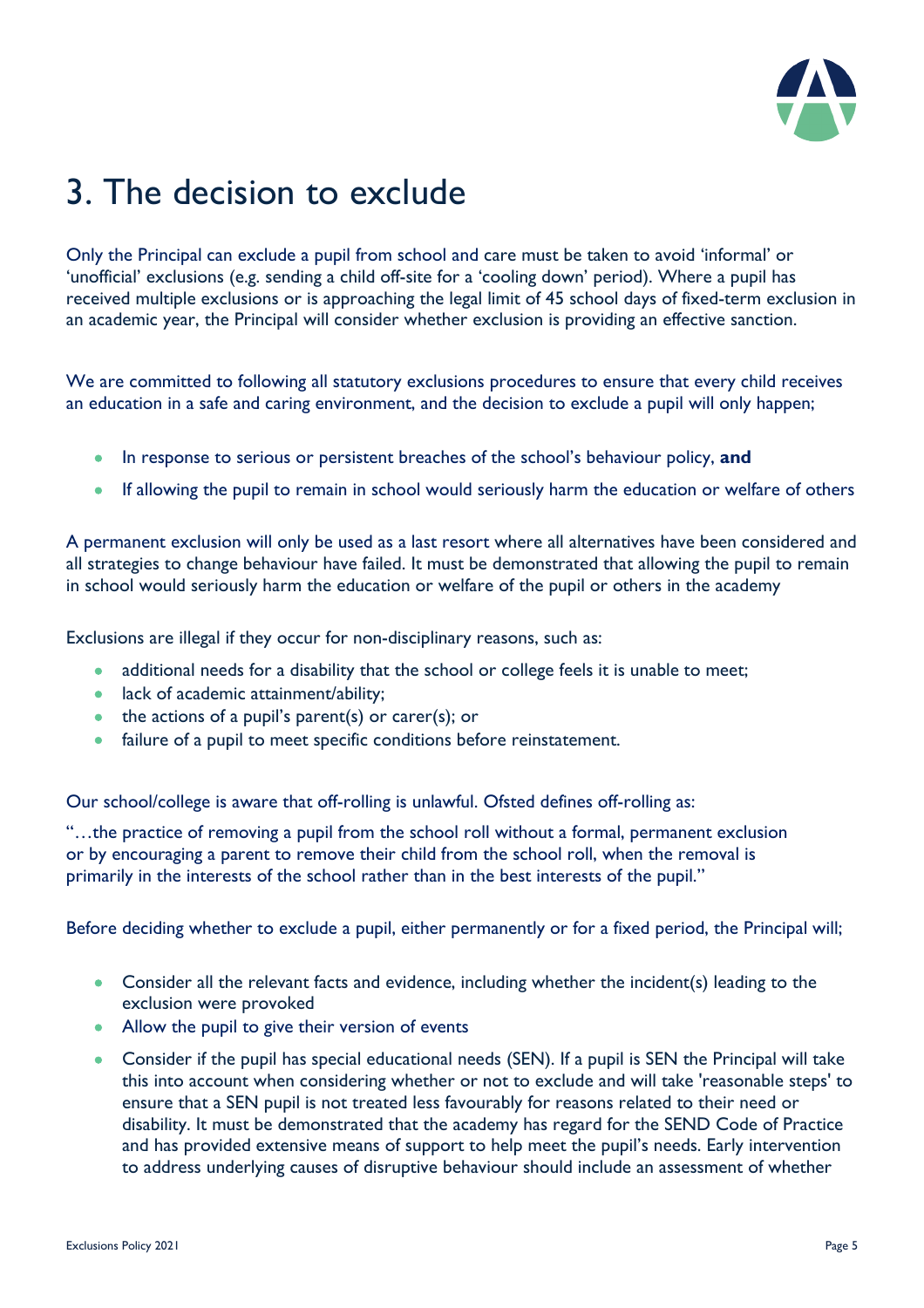

appropriate provision is in place to support any SEND that a pupil may have. Any intervention strategies should be discussed with and involve the pupil's parents.

- Consider if the pupil has any other characteristic where statistically it has been identified that those within those groups are disproportionately represented in national exclusions data. As well as pupils with SEND this will include;
	- i. Student's on FSM
	- ii. Children who are looked after
	- iii. Children who are Gypsy Roma, travellers of Irish heritage and Black Caribbean

Where it is identified that the pupil falls into one or more these categories, the school or college should ensure that intervention has been offered to address underlying causes of disruptive behaviour and that all intervention and its' impact has been documented.

All of the above will be done in line with the Trust-wide exclusions process (Appendix A) and exclusions checklist (Appendix B).

#### 4. Review of the decision to exclude

For the purposes of exclusions, school day is defined as any day on which there is a school session. Therefore, INSET or staff training days do not count as a school day.

In all cases of permanent exclusion and fixed-term exclusions amounting to over 15 days in a term (cumulatively or singly), the decision of the Principal must be reviewed by a panel of governors. The panel is to be constituted from members of the Local Governing Committee. Except in extenuating circumstances, the panel quorum is 2 governors, with a clerk appointed by the Trust. One governor on the panel will be designated as the Chair of the meeting and, in the event of a request for external independent review by parents (see section 9), will represent the panel at that independent review meeting. The Principal cannot be a member of the panel. All exclusions will be reported on at least termly to the LGC.

Subject to the availability of governors, review meetings should be held within a period of 15 days from the date of the exclusion. Darwen Vale High School will ensure that the Trust is advised of the exclusion without delay and the Principal arranges for paperwork to be prepared immediately.

If an exclusion means that a pupil will miss a public exam, the panel will try and meet before the date of the exam. If this is not practicable, the Chair of Governors may use the emergency powers for Chair's action to review the exclusion alone.

For fixed-term exclusions that singly or cumulatively total more than 15 days in one term, and for permanent exclusions, the panel will hold a formal hearing within 15 school days, whether or not the parent(s) make representations. The review panel may confirm the exclusion and decline to reinstate or direct reinstatement of the pupil. There is no legal option to impose a lesser sanction, i.e. to change a permanent exclusion to a fixed-term one.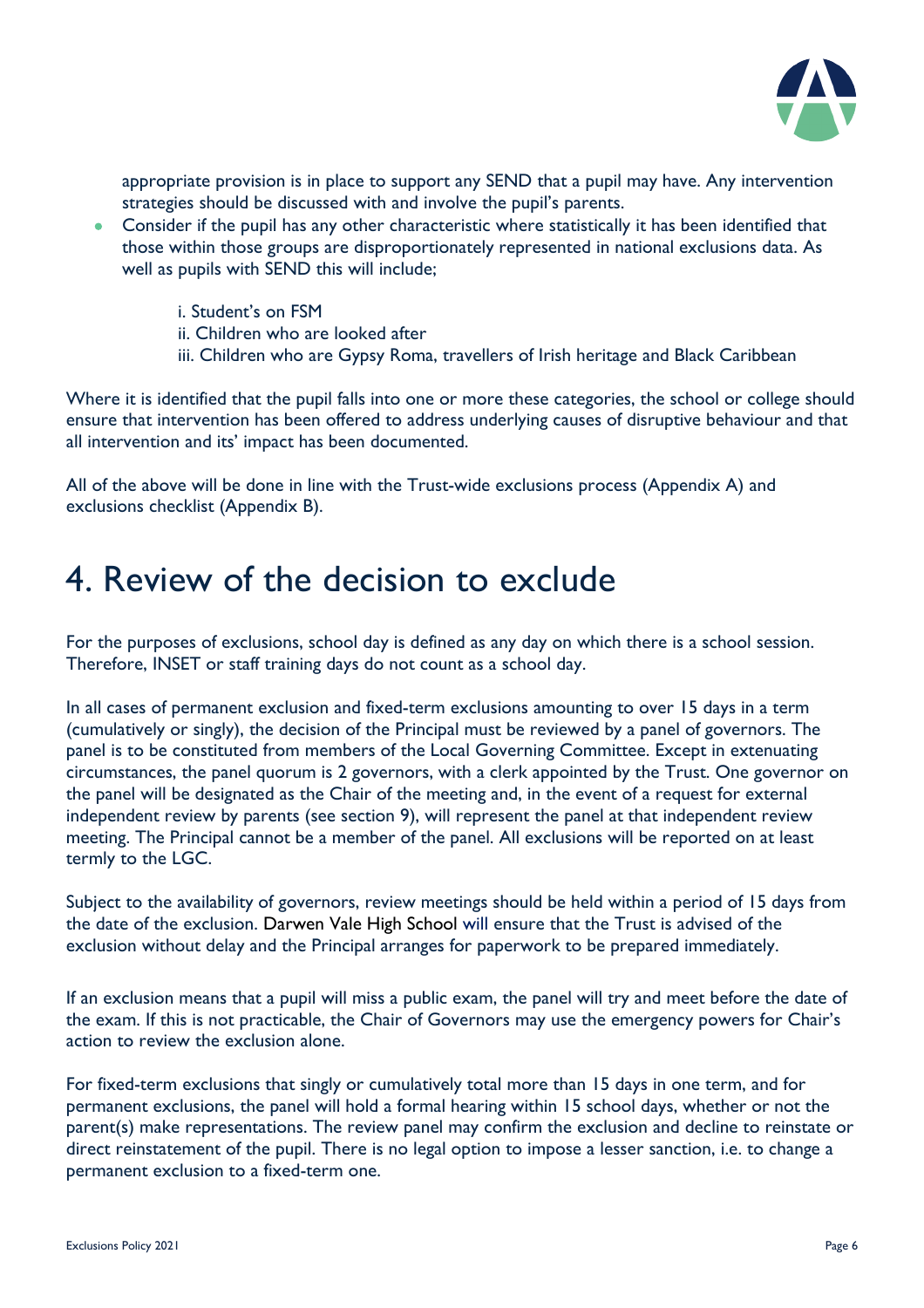

The review panel may direct reinstatement for any pupils excluded for a fixed-term of more than five days or pupils who would miss a public exam or permanently excluded. If the pupil is to be reinstated, a re-integration programme will be planned by the school. If reinstatement is not practicable – because the pupil is already back in school or because the parent does not want it – the review panel will consider the representations made by the school and parent(s), and decide whether or not the exclusion was justified. The decision should then be included in the pupil's record. After the governor review hearing, the clerk will inform the parties in writing about the result, with reasons for the decision.

### 5. Key responsibilities

#### **The Aldridge Education Trust Board**

The Aldridge Education Trust Board retains statutory responsibility for ensuring that all legal responsibilities in connection with exclusions are discharged.

#### **Principal**

The Principal will ensure that the policies and procedures adopted by the Aldridge Education Trust Board and Local Governing Committee (LGC) associated with exclusions are fully implemented, understood and followed by all staff and adhered to at all times.

The Principal will ensure their school or college maintains up to date records of all exclusions that have taken place, using SIMS and/or CPOMs as their sole recording tool.

The Principal will ensure that the behaviour policy is reviewed on a regular basis (at least bi-annually) and approved by the LGC.

#### **Informing parents**

The Principal will provide the following information, in writing, to the parents of an excluded pupil:

- The reason(s) for the exclusion
- The length of a fixed-term exclusion or, for a permanent exclusion, the fact that it is permanent
- Information about parents' or carers right to make representations about the exclusion to the governing board and how the pupil may be involved in this
- How any representations should be made
- Where there is a legal requirement for the LGC to meet to consider the reinstatement of a pupil, and that parents have a right to attend a meeting, be represented at a meeting (at their own expense) and to bring a family member or friend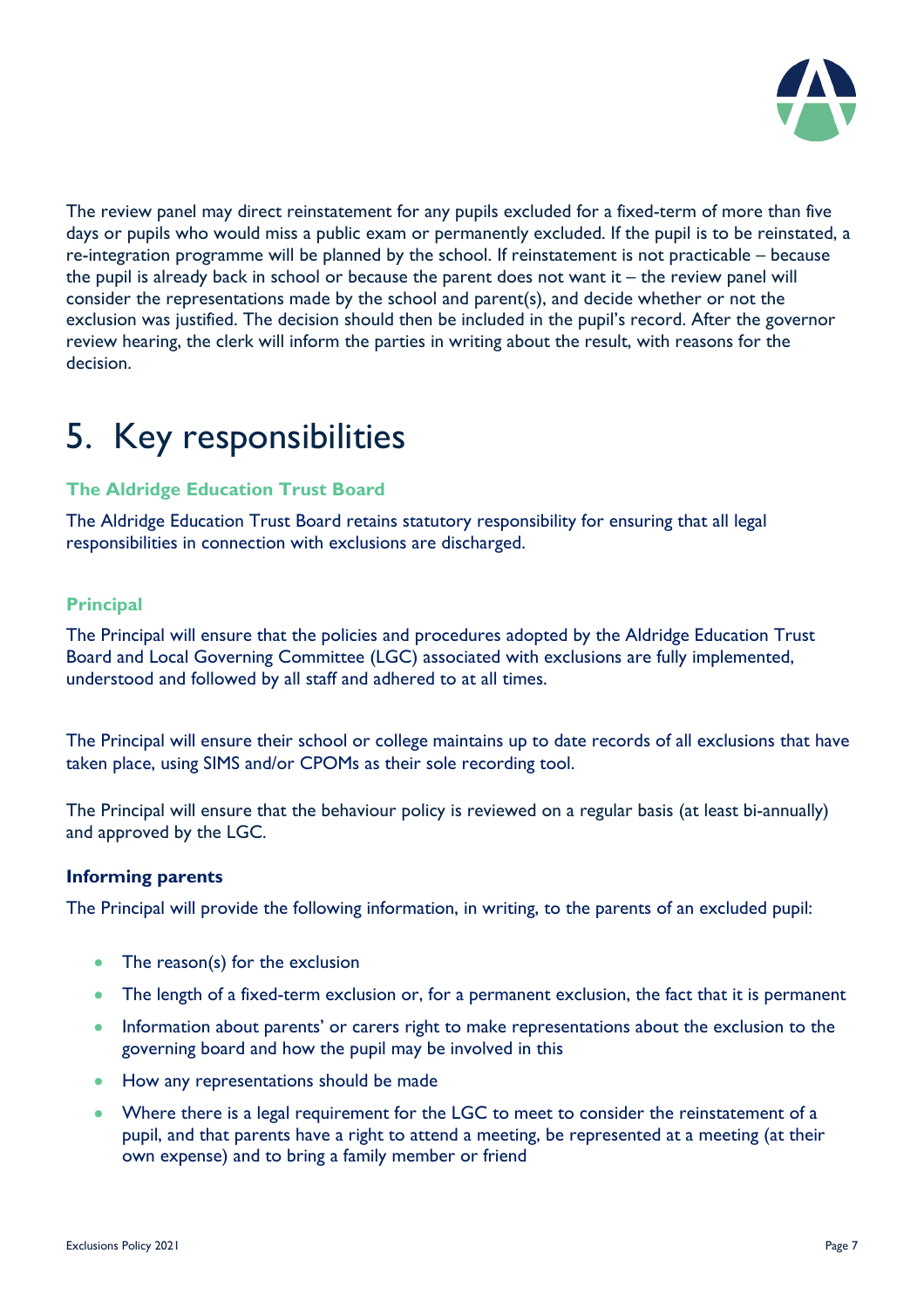

• Details of when and how the reintegration meeting will take place (remotely or face to face), expectations of attendance by parent(s) or carer(s) and who they and the pupil will be meeting with. Point 11 provides further details of the reintegration process

The Principal will notify parents/carers verbally by the end of the afternoon session on the day their child is excluded as to the reasons for the exclusion. This responsibility can also be designated to another senior member of staff. They will explain that for the first 5 school days of an exclusion, or until the start date of any alternative provision where this is earlier, parents or carers are legally required to ensure that their child is not present in a public place during school hours without a good reason. Parents/carers will be told that they may be given a fixed penalty notice or prosecuted if they fail to do this.

After this initial conversation, full details of the exclusion and the process will then be followed up by a letter containing information from the above bullet points. Written notification can be provided by delivering it directly to the parent(s) or carer(s), leaving it at their usual or last known home address, or posting it to that address. Notices can also be sent electronically if the parents have given written agreement for this kind of notice to be sent in this way.

Pupils aged 18 and over have to be informed and have the right to appeal on their own behalf. Pursuant to the duty of care placed on schools to ensure the welfare of pupils, parent(s) must still be advised of an exclusion prior to the pupil being sent off-site.

If alternative provision is being arranged, the following information will be included when notifying parents/carers of an exclusion:

- The start date for any provision of full-time education that has been arranged
- The start and finish times of any such provision, including the times for morning and afternoon sessions, where relevant
- The address at which the provision will take place
- Any information required by the pupil to identify the person they should report to on the first day

Where this information on alternative provision is not reasonably ascertainable by the end of the afternoon session, it may be provided in a subsequent notice, but it will be provided no later than 48 hours before the provision is due to start. The only exception to this is where alternative provision is to be provided before the sixth day of an exclusion, in which case the information can be provided with less than 48 hours' notice with parents' or carers' consent.

For all other exclusions, the Principal will notify the governing board and LA once a term.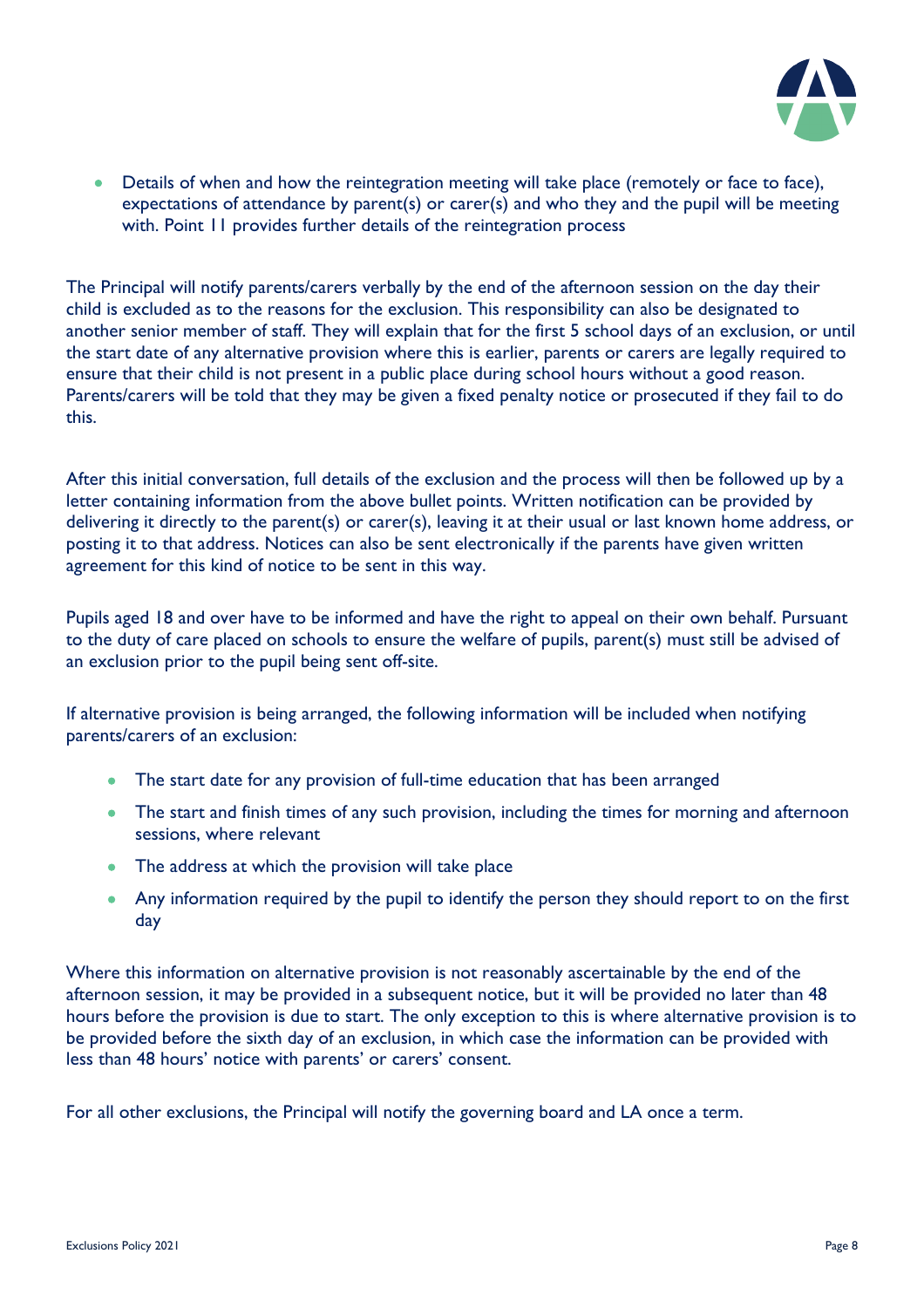

#### **Local Governing Committee (LGC)**

The LGC has a duty to consider the reinstatement of an excluded pupil. Within 14 days of receipt of a request, the LGC will provide the secretary of state with information about any exclusions in the last 12 months.

For a fixed-period exclusion of more than 5 school days, the will arrange suitable full-time education for the pupil. This provision will begin no later than the sixth day of the exclusion.

Provision does not have to be arranged for pupils in the final year of compulsory education who do not have any further public examinations to sit.

#### **The LA**

For permanent exclusions, the LA is responsible for arranging suitable full-time education to begin no later than the sixth day of the exclusion.

### 6. Principles of Natural Justice

All factual determinations are based on a balance of probabilities, both by Principals and at any subsequent review. This means that the Principal or reviewing panel should accept that something happened, if it is more likely that it happened than that it did not happen. In making their decisions to exclude, Principals must ensure that their decisions are fair, based on the facts of the incident and do not include any elements of discrimination.

Members of the panel should be impartial, unprejudiced, have taken no previous part in the specific case, and have no personal interest in its result. When reporting on exclusions, Principals should not discuss individual incidents with members of the LGC as cases may be referred to them for review. Parent(s) or carers should be informed of the case put forward by the school/college and have an opportunity to challenge it. Both parties should be allowed to present their case without unreasonable interruption. Aggressive, repetitive or unnecessarily over-long presentations hinder the effectiveness of the review process and the Chair of the exclusions panel will retain discretion to curtail any such presentation.

Parent(s) or carer(s) should be able to bring a friend or adviser with them. An effective meeting, however, will not be able to accommodate large groups of people and the Chair retains ultimate discretion as to the attendance of invited parties beyond a reasonable number. All documents to be used in evidence should be distributed to all parties at least five working days before the hearing. If new material is introduced at the hearing, all parties must have time to consider it. Should such material be voluminous, the Chair has the discretion to adjourn the meeting to allow proper review. No party to the hearing should be in the presence of the panel unless the other party is also present. Every party should feel that they have had a full opportunity to present their case and have it duly considered.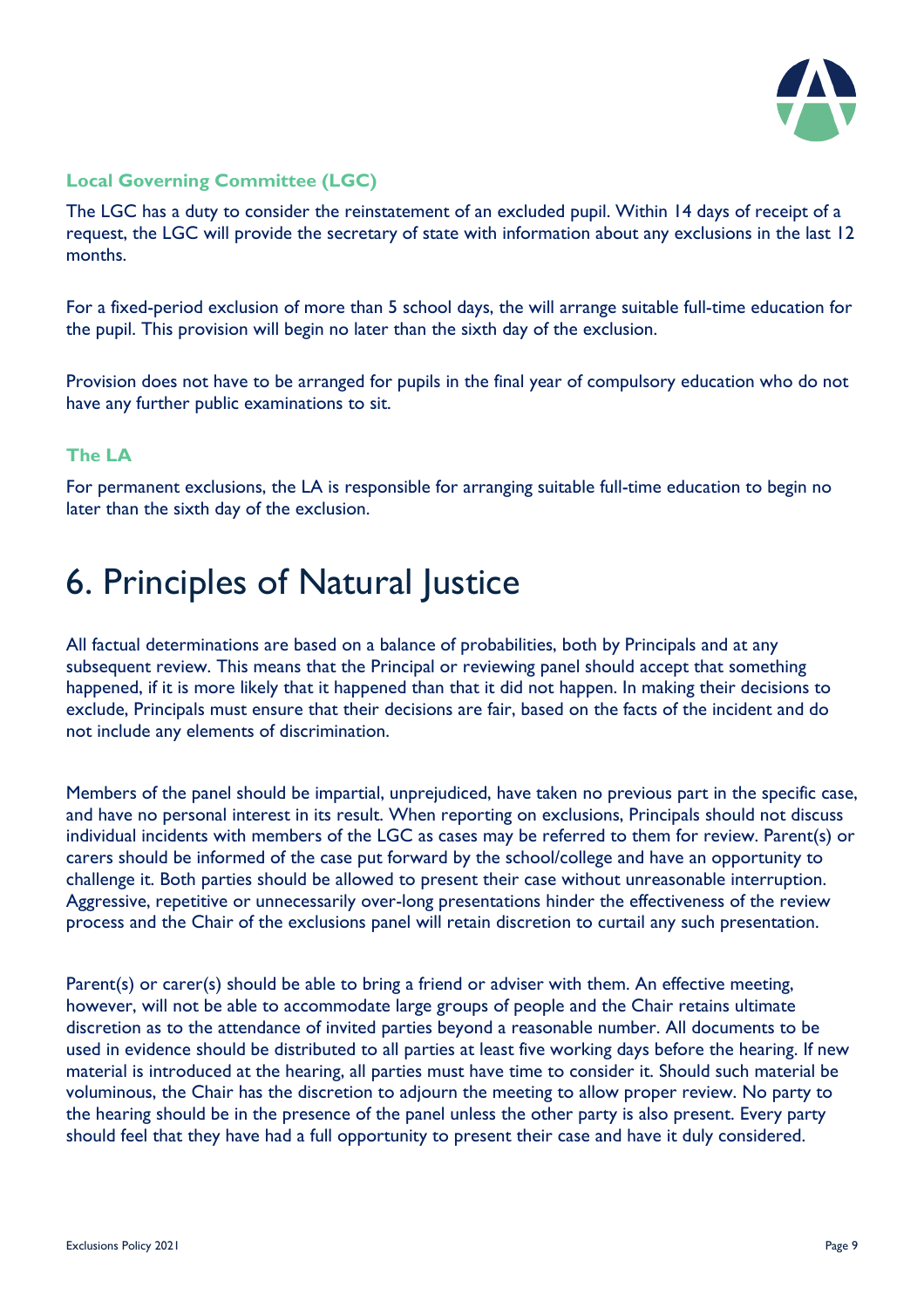

# 7. Considering the reinstatement of a pupil

The LGC will consider the reinstatement of an excluded pupil within 15 school days of receiving the notice of the exclusion if:

- The exclusion is permanent
- It is a fixed-term exclusion which would bring the pupil's total number of school days of exclusion to more than 15 in a term
- It would result in a pupil missing a public examination or national curriculum test

If requested to do so by parents, the LGC will consider the reinstatement of an excluded pupil within 50 school days of receiving notice of the exclusion if the pupil would be excluded from school for more than 5 school days, but less than 15, in a single term.

Where an exclusion would result in a pupil missing a public examination, the LGC will consider the reinstatement of the pupil before the date of the examination. If this is not practicable, the Chair of Governors will consider the exclusion and decide whether or not to reinstate the pupil.

The LGC can either:

- Decline to reinstate the pupil, or
- Direct the reinstatement of the pupil immediately, or on a particular date

In reaching a decision, the LGC will consider whether the exclusion was lawful, reasonable and procedurally fair and whether the Principal followed their legal duties. They will decide whether or not a fact is true 'on the balance of probabilities', which differs from the criminal standard of 'beyond reasonable doubt', as well as any evidence that was presented in relation to the decision to exclude.

Minutes will be taken of the meeting, and a record of evidence considered kept. The outcome will also be recorded on the pupil's educational record.

The LGC will notify, in writing, the headteacher, parents and the LA of its decision, along with reasons for its decision, without delay. Where an exclusion is permanent, the LGCs decision will also include the following:

- The fact that it is permanent
- Notice of parents' or carers right to ask for the decision to be reviewed by an independent review panel
- The date by which an application for an independent review must be made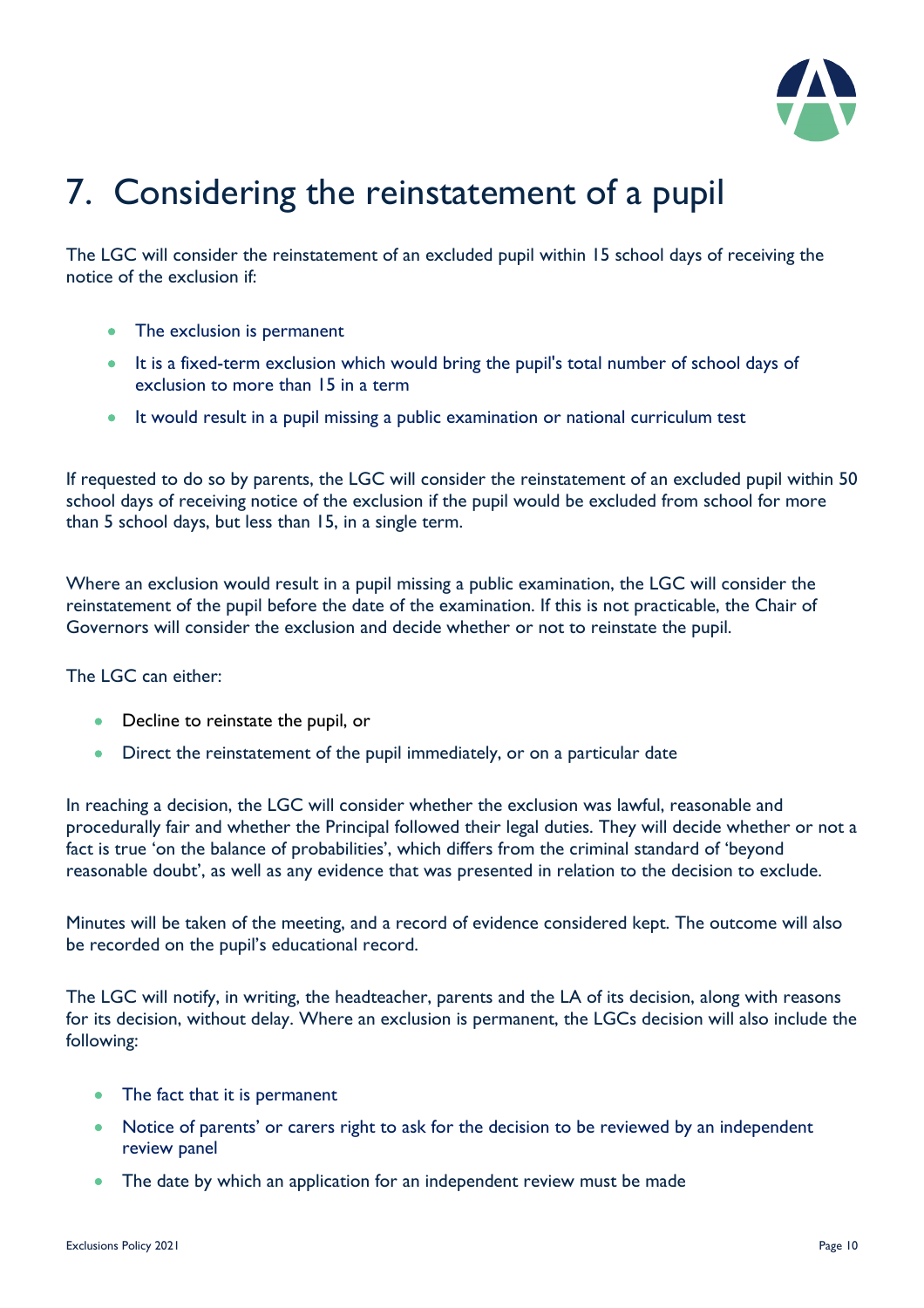

- The name and address to whom an application for a review should be submitted
- That any application should set out the grounds on which it is being made and that, where appropriate, reference to how the pupil's SEN are considered to be relevant to the exclusion
- That, regardless of whether the excluded pupil has recognised SEN, parents have a right to require Aldridge Education to appoint an SEN expert to attend the review
- Details of the role of the SEN expert and that there would be no cost to parents for this appointment
- That parents must make clear if they wish for an SEN expert to be appointed in any application for a review
- That parents may, at their own expense, appoint someone to make written and/or oral representations to the panel, and parents may also bring a friend to the review
- That if parents believe the exclusion has occurred as a result of discrimination, they may make a claim under the Equality Act 2010 to the first-tier tribunal (special educational needs and disability), in the case of disability discrimination, or the county court, in the case of other forms of discrimination. A claim of discrimination made under these routes should be lodged within 6 months of the date on which the discrimination is alleged to have taken place

### 8. Standard of evidence for panel meetings

Trustwide guidance (Appendix A and Appendix B) has been issued to Principals, and training provided to LGC governors, to clarify the legal standards for review and the high quality of documentary evidence required for panel meetings. Principals and staff members delegated with responsibility for investigating breaches of behaviour resulting in an exclusion should refer to this guidance. There should be no delays in gathering evidence and witness accounts, both for reliability of recall and given the legal obligation to review exclusions within short statutory deadlines.

### 9. Independent reviews

If parents apply for an independent review, Aldridge Education will arrange for an independent panel to review the decision of the LGC not to reinstate a permanently excluded pupil.

Applications for an independent review must be made within 15 school days of notice being given to the parents or carers by the LGC of its decision to not reinstate a pupil.

A panel consisting of 3 or 5 members will be constituted with representatives from each of the categories below:

- A lay member to chair the panel who has not worked in any school in a paid capacity, disregarding any experience as a school governor or volunteer
- School governors who have served as a governor for at least 12 consecutive months in the last 5 years, provided they have not been teachers or headteachers during this time
- Headteachers or individuals who have been a headteacher within the last 5 years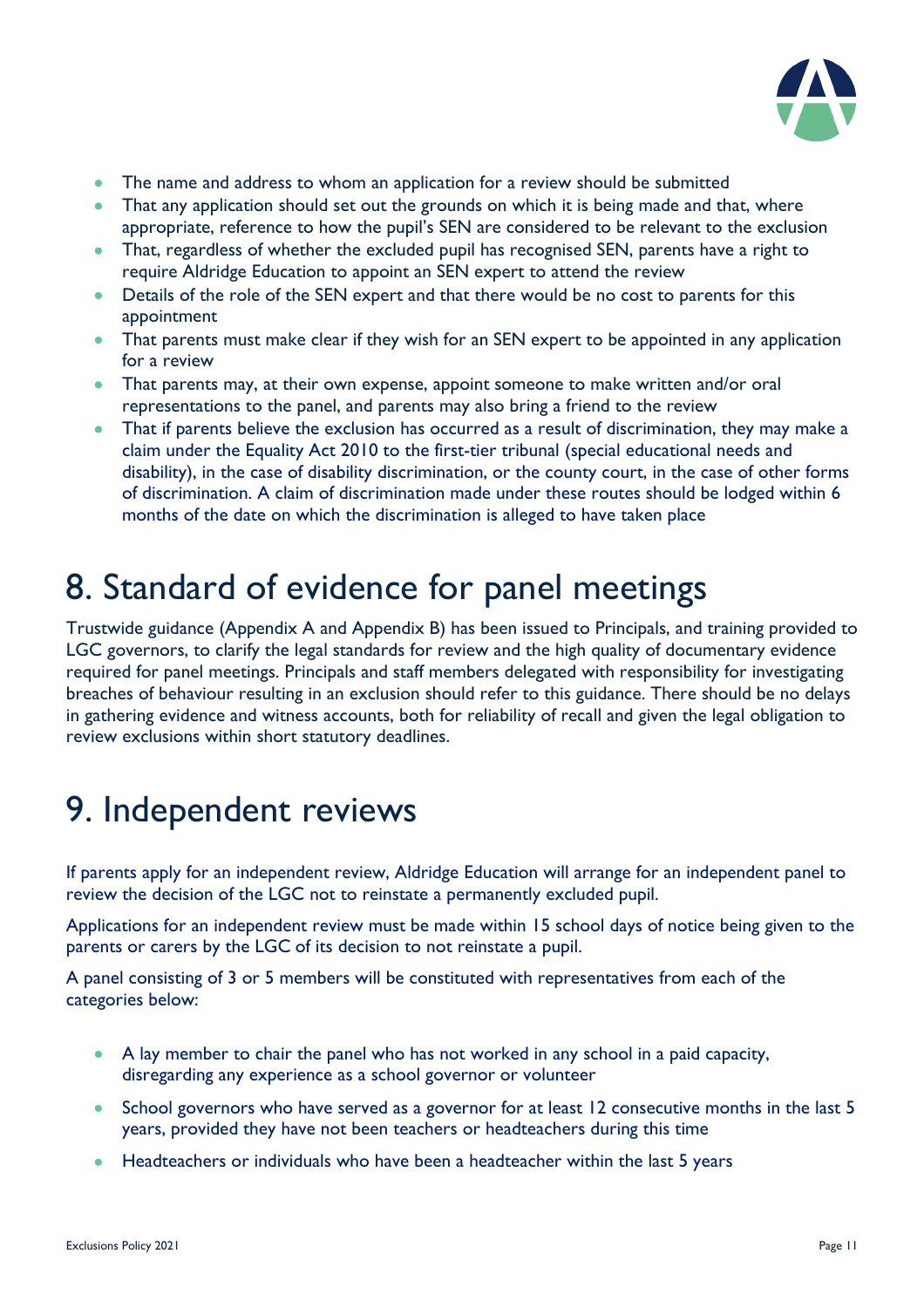

A person may not serve as a member of a review panel if they:

- Are a trustee of the Trust, or on the LGC board of the excluding school or college
- Are the Principal of the excluding school, or have held the position of Principal in the last 5 years
- Are an employee of the Trust, or of the excluding school
- Have, or at any time have had, any connection with the Trust, school, LGC, parents or pupil, or the incident leading to the exclusion, which might reasonably be taken to raise doubts about their impartiality
- Have not had the required training within the last 2 years (see Appendix C for what training must cover)

A clerk will be appointed to the panel and the independent panel will decide one of the following:

- Uphold the LGCs decision
- Recommend that the governing board reconsiders reinstatement
- Quash the LGCs decision and direct that they reconsider reinstatement (only when the decision is judged to be flawed)

The panel's decision can be decided by a majority vote. In the case of a tied decision, the chair has the casting vote.

#### **Parallel police proceedings**

The LGC has no power to delay a hearing beyond the statutory time limit because of police proceedings. If a permanent exclusion is upheld in these circumstances, the parent has 15 days to request independent review in the normal way.

### 10. School registers

A pupil's name will be removed from the school admissions register if:

- 15 school days have passed since the parents were notified of the exclusion panel's decision to not reinstate the pupil and no application has been made for an independent review panel, or
- The parents have stated in writing that they will not be applying for an independent review panel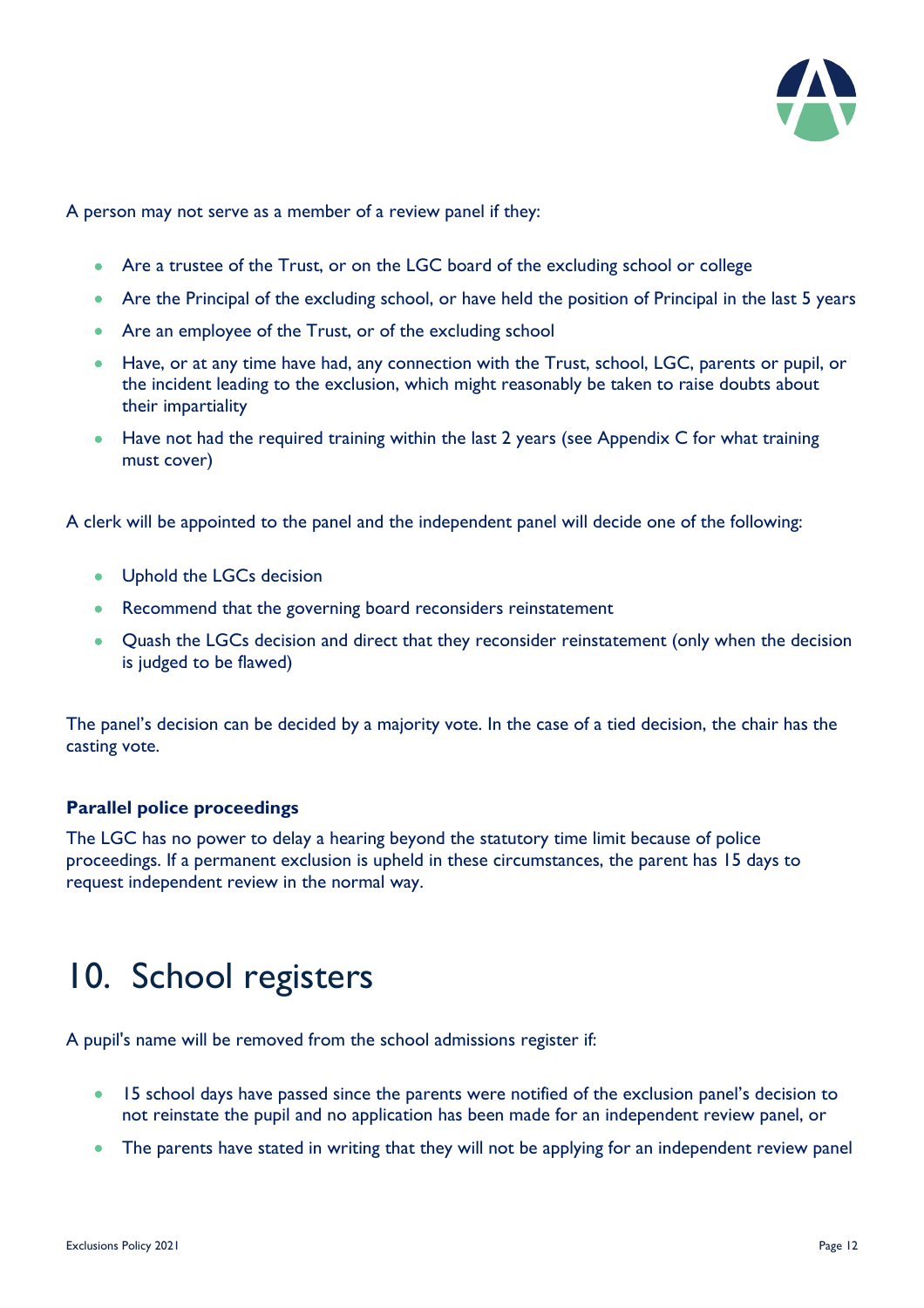

Where an application for an independent review has been made, the LGC will wait until that review has concluded before removing a pupil's name from the register, where the decision has been made not to reinstate.

Where alternative provision has been made for an excluded pupil and they attend it, code B (education off-site) or code D (dual registration) will be used on the attendance register.

Where excluded pupils are not attending alternative provision, code E (absent) will be used.

### 11. Reintegration meetings

Following a fixed-term exclusion, a re-integration meeting should be held involving the pupil, parent/carer(s), and a member or members of senior staff and/or pastoral staff, where appropriate. Parent(s) or carer(s) will be invited to attend this meeting, details of which will be within the letter explaining the reason(s) for the exclusion.

The reintegration meeting must take place before the pupil returns to their class/classes, and can be done;

- on the day before the pupil is expected to return to school or college, or,
- on the first morning after the end of the exclusion

Where possible, the meeting should take place with the pupil, parent(s) or carer(s) face to face, however, if this isn't possible, then Darwen Vale High School will arrange for the meeting to take place remotely to allow parent(s) and carer(s) the opportunity to attend. If parent(s) or carer(s) are unable or un-wiling to attend then the meeting should still go ahead with the pupil, and once completed they will be reinstated back into their classes.

The purpose of the meeting is to assist the reintegration of the pupil into school and promote the improvement of their behaviour. The pupil should be encouraged to make a commitment to future positive behaviour and be made aware of the possibility of more severe consequences (further fixed term or permanent exclusion) if the behaviour is repeated. The member of staff chairing the meeting will seek agreement from the parent(s) or carer(s) that they will work with the school to take joint responsibility for their child's behaviour and discuss how their child's behaviour can be effectively addressed. It will also provide further opportunity to explore wider issues and any circumstances that may be affecting the child's behaviour. The outcome of the meeting will be to finalise how the pupil's education should continue, how best they can be reintegrated and what measures could be put in place to prevent further breaches of the behaviour policy.

Targets will be set for the pupil/student (minimum of 3) as part of the meeting which will focus on improving their behaviour and attitude to learning. These will be monitored by Head of Year ……… Darwen Vale High School will also explore support interventions and discuss the suitability of them at the meeting. These could include: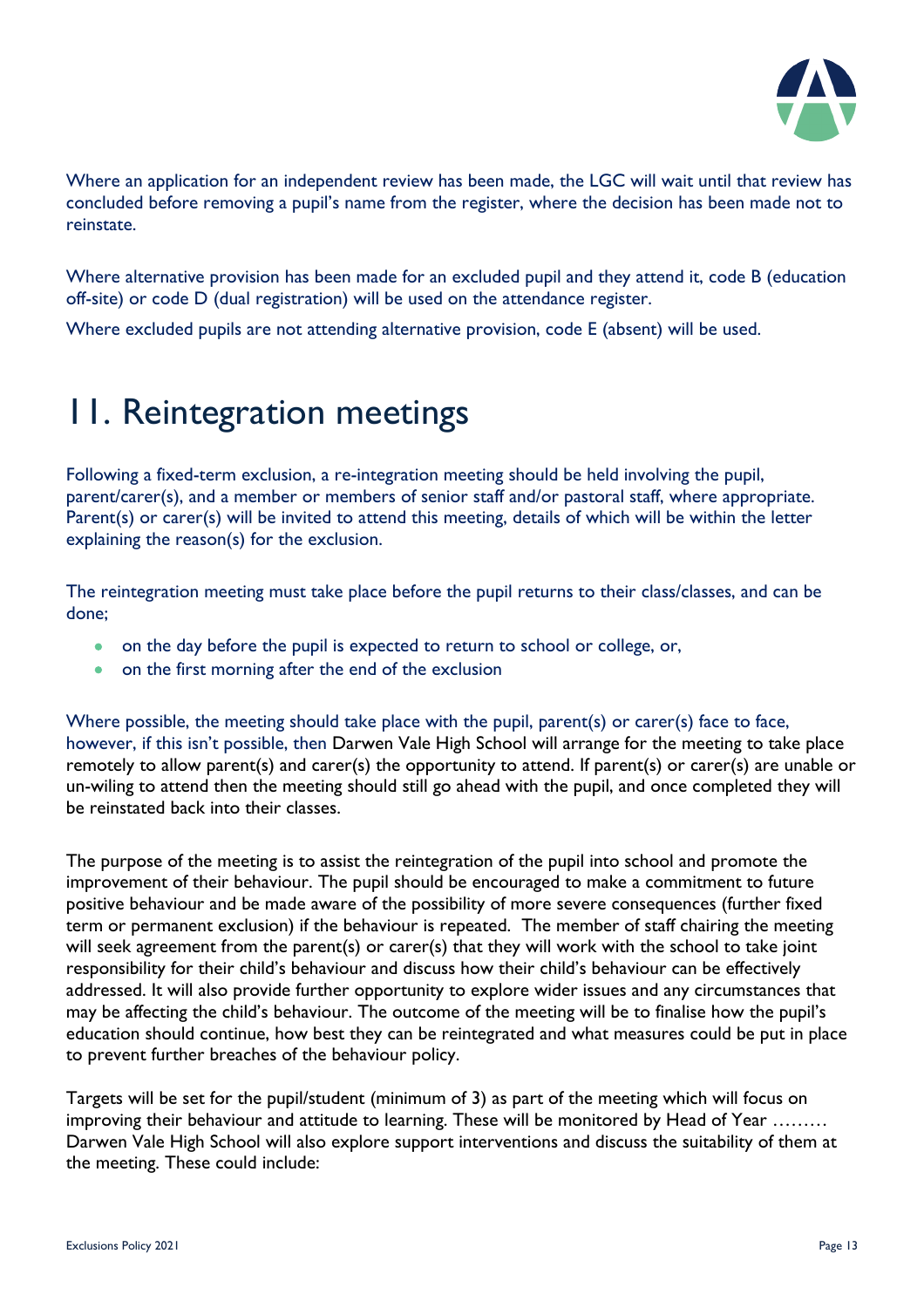

#### **Details of interventions that can be offered:**

- Restorative meetings
- Staff mentoring
- Student mentoring
- Referral to support/agency
- Change of set/band/timetable/form
- Regular staff check in

All agreed interventions will form part of the support measures that will be put in place for the pupil. These will be recorded, monitored and reviewed by the school/college to ensure that they are meeting the behavioural needs of the pupil. Parent(s) and carer(s) will be kept informed of the impact of these interventions on their child's behaviour.

Details of the meeting will be recorded and placed on the pupils' school record. Appendix C provides a template document that can be used by the member of staff conducting the meeting.

### 12. Monitoring Arrangements

The Principal monitors the number of exclusions every term and reports back to the LGC. They also liaise with the local authority to ensure suitable full-time education is in place for excluded pupils.

This policy will be reviewed by D Smalley Assistant Principal every 2 years. At every review, the policy will be The Principal and Trust Lead for Inclusion.

### 13. Links to other policies

This exclusions policy is linked to our:

- Behaviour policy
- SEN policy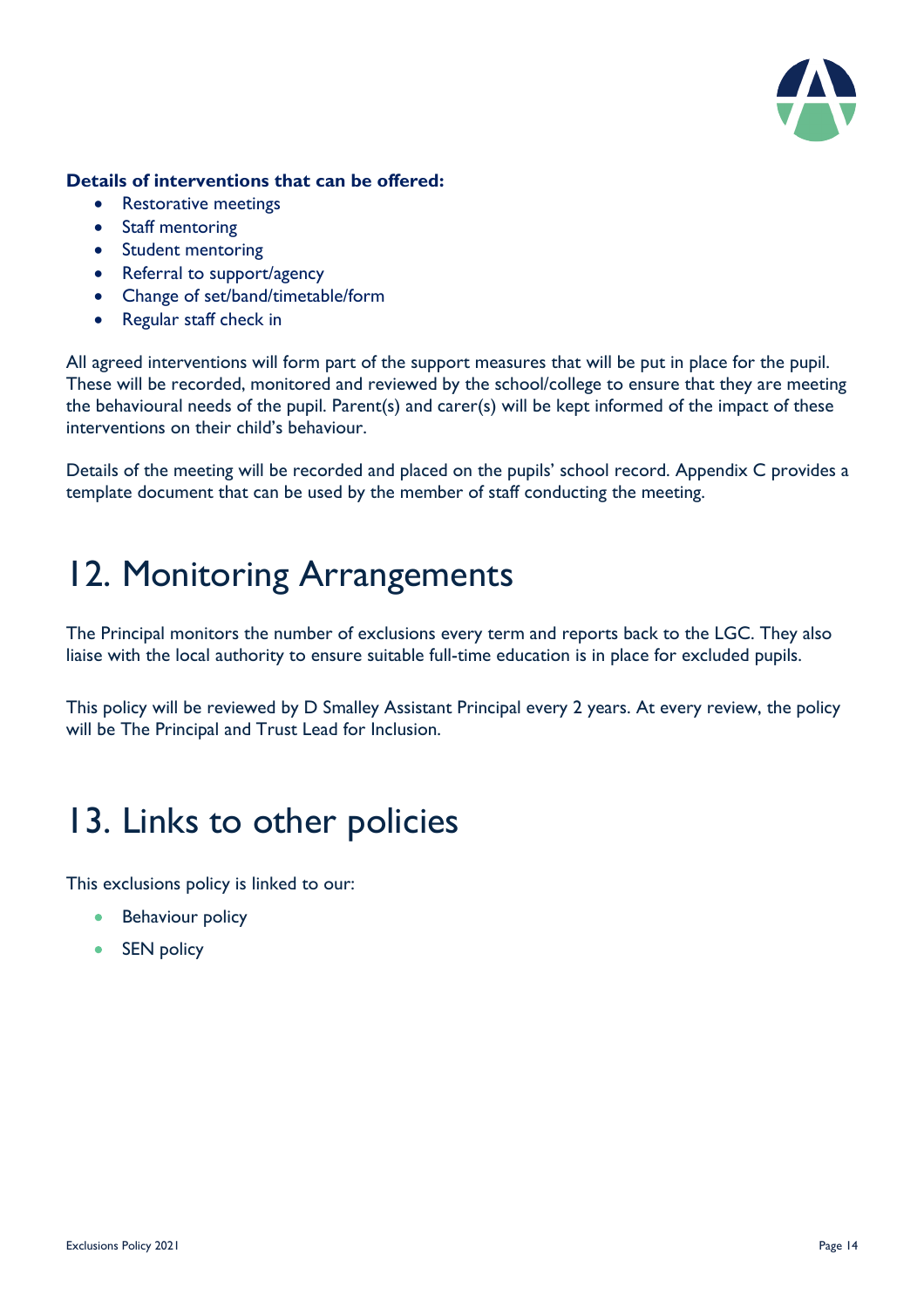

# APPENDIX A

### Exclusions Process

1: Reason for exclusion is evident within the behaviour policy

2: Reason for exclusion can be evidenced as being **lawful, reasonable and fair**. It is unlawful to exclude a student/pupil for non-disciplinary reasons. Examples of an unlawful reason for an exclusion are;

- Behaviour of the student/ pupil's parents
- The student/pupil having additional needs or a disability that the school feels unable to meet
- Poor academic ability or attainment
- The student/pupil failing to meet specific conditions before they're reinstated, such as failing to attend a reintegration meeting

3: Principal can evidence that exclusion was the last resort for a pupil, with an understanding that the evidence will be under additional scrutiny where the following special considerations are needed;

- Those with special educational needs or disability (SEND)
- Those with and Educational Health Care Plan (EHCP)
- Those who are pupil premium
- Looked after children
- Children from certain ethnic groups Gypsy/Roma, Travellers of Irish heritage and Black Caribbean pupils

Nationally, students/pupils from these groups have disproportionately high rates of exclusion therefore interventions and early help support needs to be well evidenced.

As well as the above, Principals must also;

- Ensure that the exclusion is only due to disciplinary reasons
- Establish the facts and the likelihood of them being true
- Ensure that the exclusion doesn't discriminate a student/pupil due to them having a protected characteristic
- Consider any extenuating circumstances which may have led to the incident, ie, bereavement, bullying, victim of, or witness to, violence
- Confirm whether the exclusion will cause the student/pupil to miss a public exam or national curriculum test and put measures in place to address this

These points should be addressed within the Exclusions Checklist

4: Written accounts of the incident are obtained from the student and any witnesses before a decision is made on the length / type of exclusion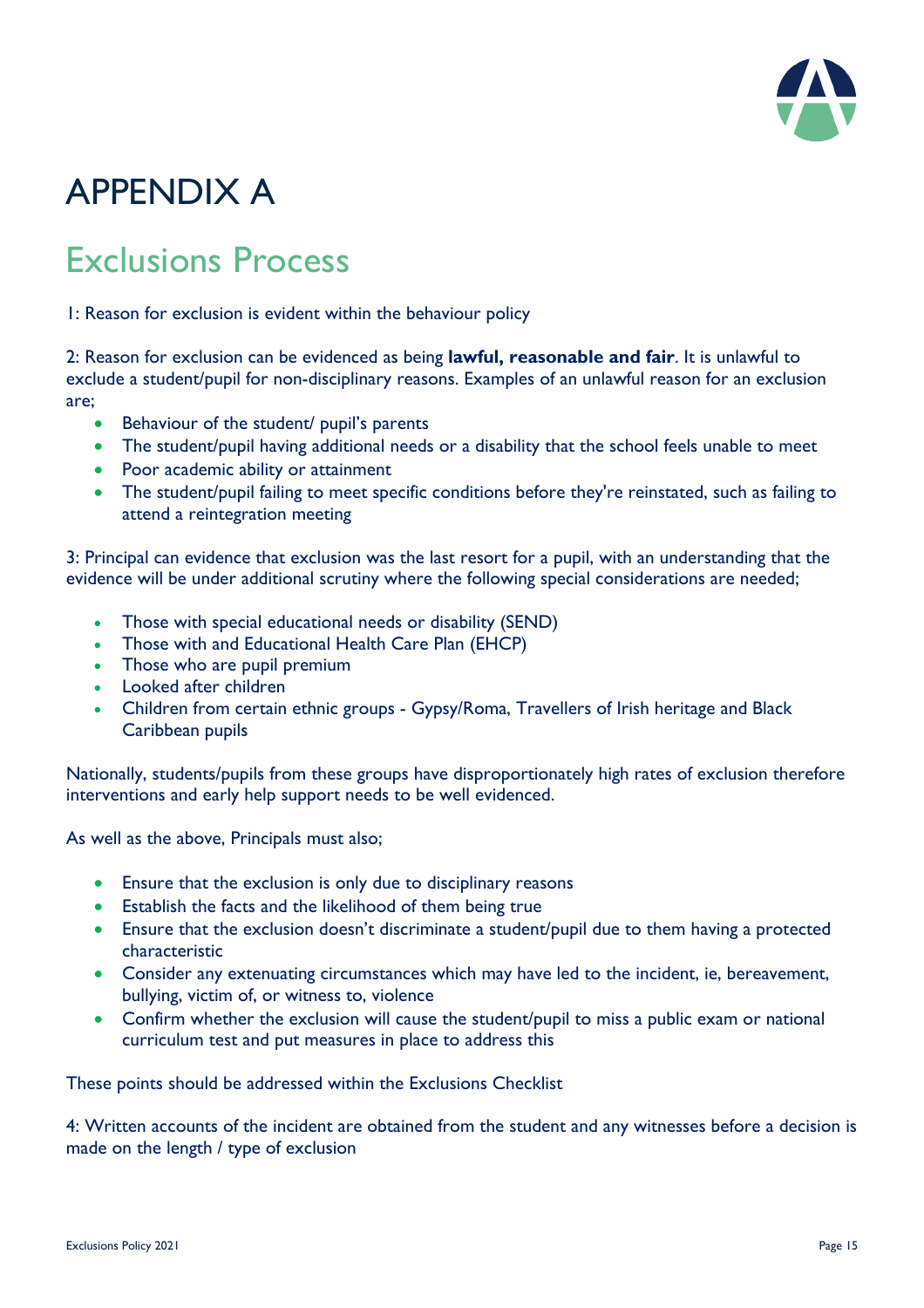

5: If a student/pupil is sent home following an incident the exclusion is to start from that day. No 'C' codes are to be used in these circumstances – it is un-lawful to do so

6: Attendance team are informed the same day that an exclusion has happened, the time it took place, and how long it will be for

7: Details of the incident that led to the exclusion is evidenced on SIMS or CPOMS

8: Paperwork for parent and LA is prepared and sent within the designated timescales, including details of the reintegration meeting (for FTEs)

9: Intervention checklist is updated / completed for the student/pupil to ensure that all interventions/sanctions are evidenced and chronologised

10: Contact made with any third-party agencies working with the student and their family to inform them of the exclusion, ie, CSC, YOT. Where a permanent exclusion is likely, or has been issued, a TAC meeting is to be arranged

11: Student/pupil is provided with work to complete at home for the duration of their exclusion

12: Day 6 provision is arranged for any fixed term exclusion that is longer than five days, or permanent

13: LGC meetings arranged for;

- Any exclusion that takes a student/pupil's total exclusions in one term, up to, or more than 15 days
- Any exclusion that takes a student/pupil's total exclusions in one academic year up to, or more than 45 days

14: PRU referral made for any permanent exclusion

15: Governor exclusion panel hearing arranged for any permanent exclusion, 15 days of FTEs within one term, or 45 days of FTEs within one academic year. The expectation is for governors sitting on the panel to have completed the Trust's Exclusion training.

16: Permanent exclusion pack prepared for the hearing, which includes the following individually numbered documents;

- Details the reason for the permanent exclusion and why it is the only option
- Details of the incident
- Correspondence (incl accounts of incident and signed witness statements)
- Student/pupils Details Academic Report, Behaviour Log, Attendance Certificate
- Intervention Checklist
- SEN information (where applicable)
- Records of parental meetings, re, behaviour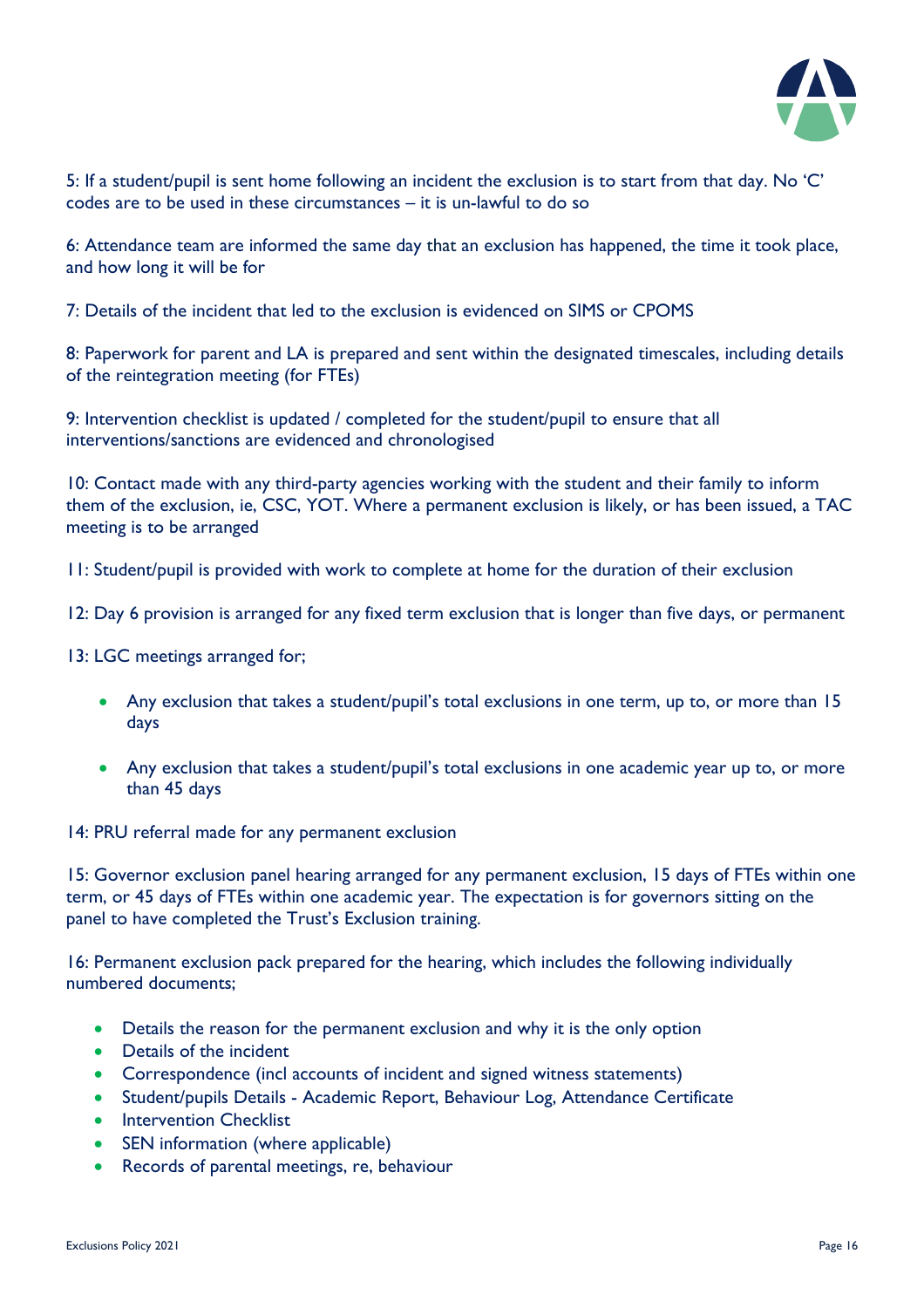

- Copy of Fixed Term Exclusions letter(s)
- Copy of Permanent Exclusion Letter
- Appendices (incl, Academy Behaviour Policy)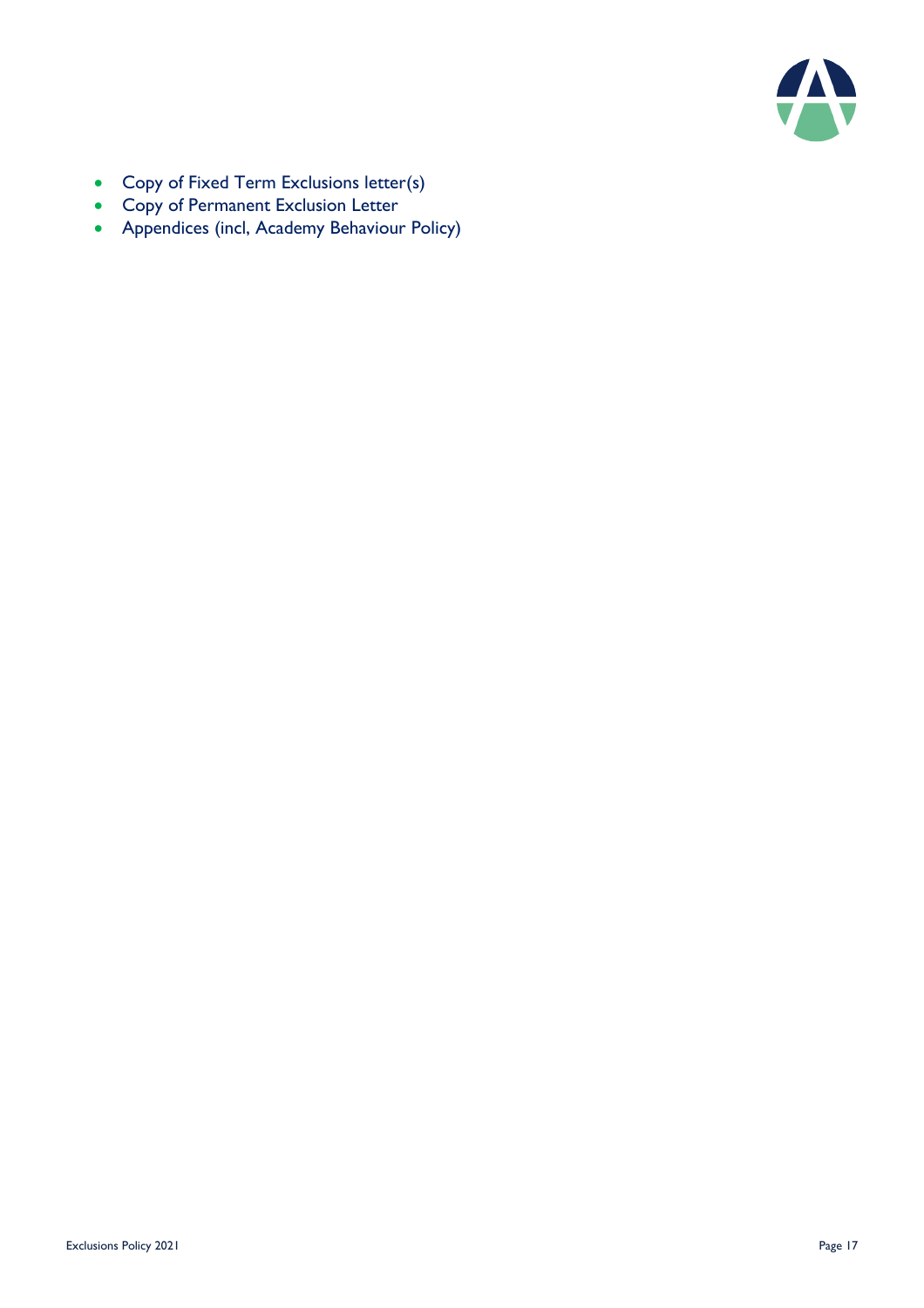

## APPENDIX B

### Exclusions Checklist

This form should be completed and presented to the Principal with relevant supporting evidence **BEFORE** a student/pupil is excluded. Where possible, the student or pupil should be isolated from the main body of the school whilst information is obtained, and a decision made on next steps

| Member of staff completing form          |  |
|------------------------------------------|--|
| Role                                     |  |
| Date completed                           |  |
| Date checklist provided to the Principal |  |

| Name of student/pupil                                 |                                                                                                                                                                    |
|-------------------------------------------------------|--------------------------------------------------------------------------------------------------------------------------------------------------------------------|
| Year & Tutor group                                    |                                                                                                                                                                    |
| Date of incident                                      |                                                                                                                                                                    |
| Time/period incident took place                       |                                                                                                                                                                    |
| Was restraint/physical intervention used by<br>staff? | If yes, please ensure details are included within the<br>information presented which includes:-                                                                    |
| Y/N (circle)                                          | Member of staff involved<br>Restraint/physical intervention used<br>Reason(s) for restraint/physical intervention<br>Any injuries sustained to pupil/student/staff |

| <b>Action</b>                             | Y/N | <b>Details</b>                                        |
|-------------------------------------------|-----|-------------------------------------------------------|
| What are the details of the incident?     |     |                                                       |
| Include details of the behaviour breach   |     |                                                       |
| that has taken place.                     |     |                                                       |
| Is there an account written by the        |     | Ensure that all accounts are attached to this form to |
| student/ pupil which is signed and dated? |     | allow the Principal to have complete overview of      |
|                                           |     | events                                                |
| Is there an account that has been         |     |                                                       |
| written on behalf of the student/pupil    |     |                                                       |
| which is signed and dated? If yes, please |     |                                                       |
| provide details of who this was done by   |     |                                                       |
| Are there witness accounts from any       |     | Ensure that all accounts are attached to this form to |
| staff and students who witnessed the      |     | allow the Principal to have complete overview of      |
| incident (if relevant)? Are these signed  |     | events                                                |
| and dated?                                |     |                                                       |
| Were correct academy procedures           |     |                                                       |
| followed when dealing with the            |     |                                                       |
| incident/behaviour? For example, de-      |     |                                                       |
| escalation techniques, warning system     |     |                                                       |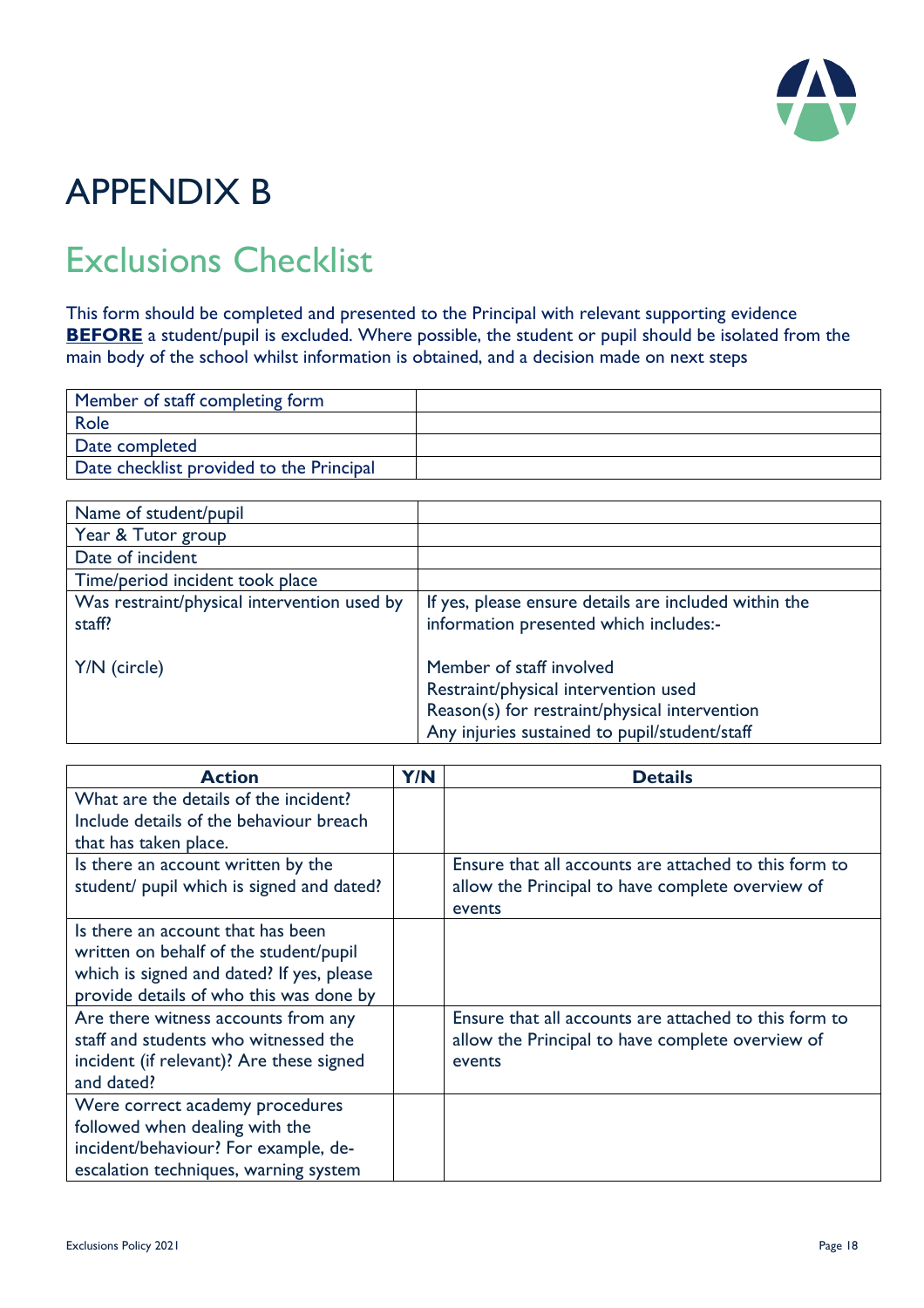

| Do you believe that the student/          |                                                         |
|-------------------------------------------|---------------------------------------------------------|
| pupil was clear about the academy         |                                                         |
| expectations as set out in the behaviour  |                                                         |
| policy and the potential outcomes?        |                                                         |
| Are there any extenuating circumstances   |                                                         |
| that might reasonably mitigate exclusion  |                                                         |
| for the pupil? For example, family        |                                                         |
| situation, mental health concerns,        |                                                         |
| bereavement, bullying?                    |                                                         |
| Is the student/pupil on the SEND          |                                                         |
| register (K) or do they have an EHCP?     |                                                         |
| Is the student/pupil within an identified | SEND, LAC, PP, Black Caribbean, Gypsy/Roma, Irish       |
| group where special considerations        | <b>Traveller heritage</b>                               |
| should be a factor?                       |                                                         |
| Has an intervention checklist been        | Ensure that a copy of all interventions are attached to |
| completed and/or updated?                 | this form                                               |
| What is the evidence of impact from       | Has the student/pupil engaged? How long has the         |
| interventions provided. Why?              | intervention been happening? Where external support     |
|                                           | is being offered, are there any updates on impact from  |
|                                           | the provider?                                           |
|                                           |                                                         |
|                                           | Also include details of any intervention offered that   |
|                                           | was refused by the parent/carer or pupil                |
| Will the proposed exclusion result in     |                                                         |
| the student/pupil missing a public exam   |                                                         |
| or National Curriculum test?              |                                                         |

#### **To be completed by the Principal**

| <b>Action</b>                                                                                                 | Y/N | <b>Details</b> |
|---------------------------------------------------------------------------------------------------------------|-----|----------------|
| Do you believe, based on the balance of<br>probabilities, that the student/pupil has<br>done what is alleged? |     |                |
| Does the incident and supporting<br>evidence warrant an exclusion?                                            |     |                |
| Are the reasons for the exclusion lawful,<br>reasonable, fair and proportionate?                              |     |                |

#### **Fixed term Exclusions (FTEs)**

| <b>Action</b>                               | <b>Details</b> |
|---------------------------------------------|----------------|
| How many days FTE are you issuing?          |                |
| Total number of FTEs issued to this student |                |
| this term?                                  |                |
| Total number of FTEs issued to this student |                |
| this academic year?                         |                |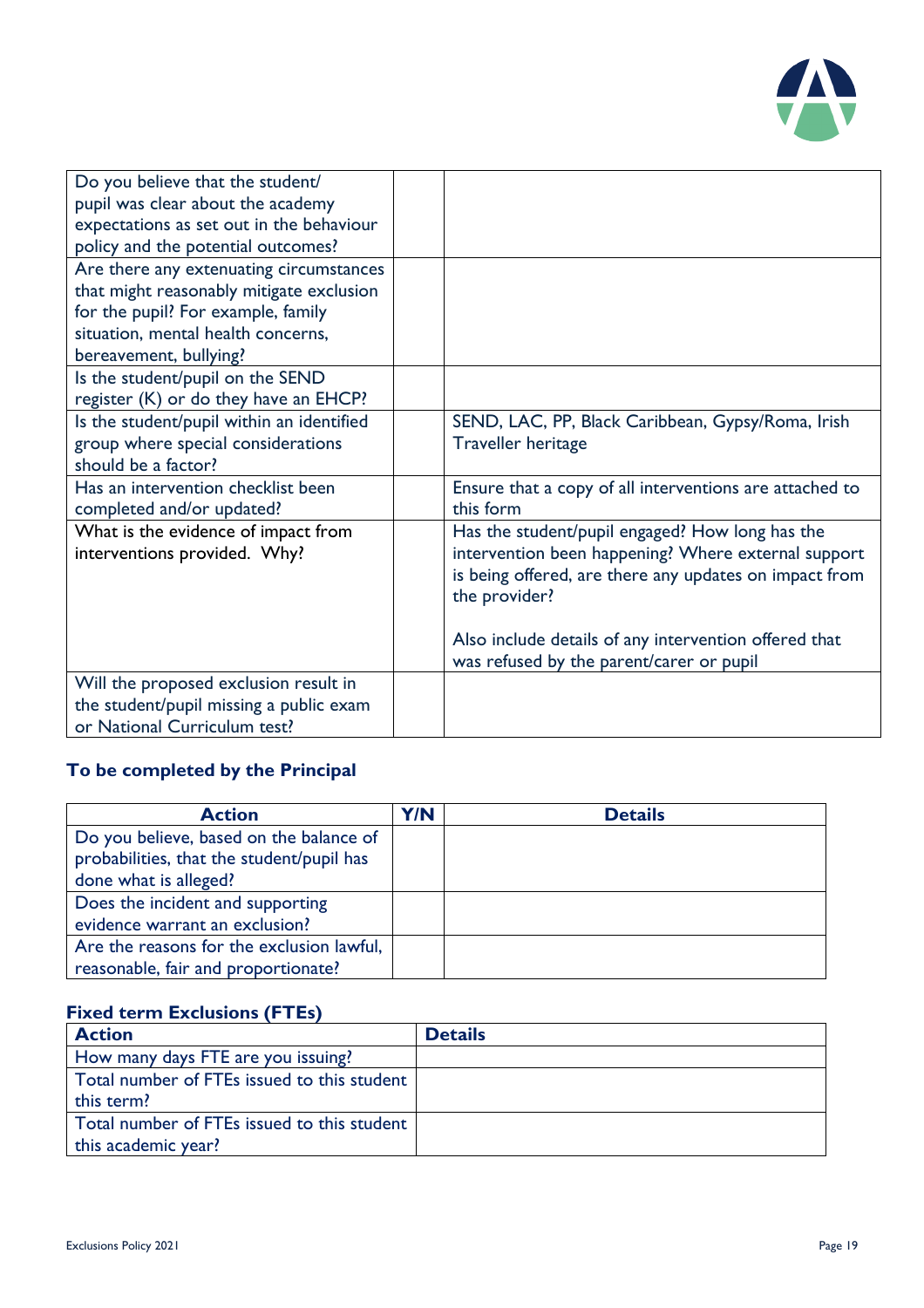

| What member of staff will be attending the |  |
|--------------------------------------------|--|
| reintegration meeting?                     |  |

#### **Permanent Exclusions (PEX)**

| <b>Action</b>                                                                                                                               | <b>Details</b> |
|---------------------------------------------------------------------------------------------------------------------------------------------|----------------|
| If this is a permanent exclusion, was there a<br>serious breach or persistent breaches of<br>the academy's behaviour policy?                |                |
| Will allowing the student/pupil to remain in<br>the academy seriously harm the education<br>or welfare of them or others in the<br>academy? |                |
| Will a FTE be issued prior to the PEX, if so<br>how many days?                                                                              |                |

**Please now refer to the trust-wide Exclusion Process for next steps to be followed**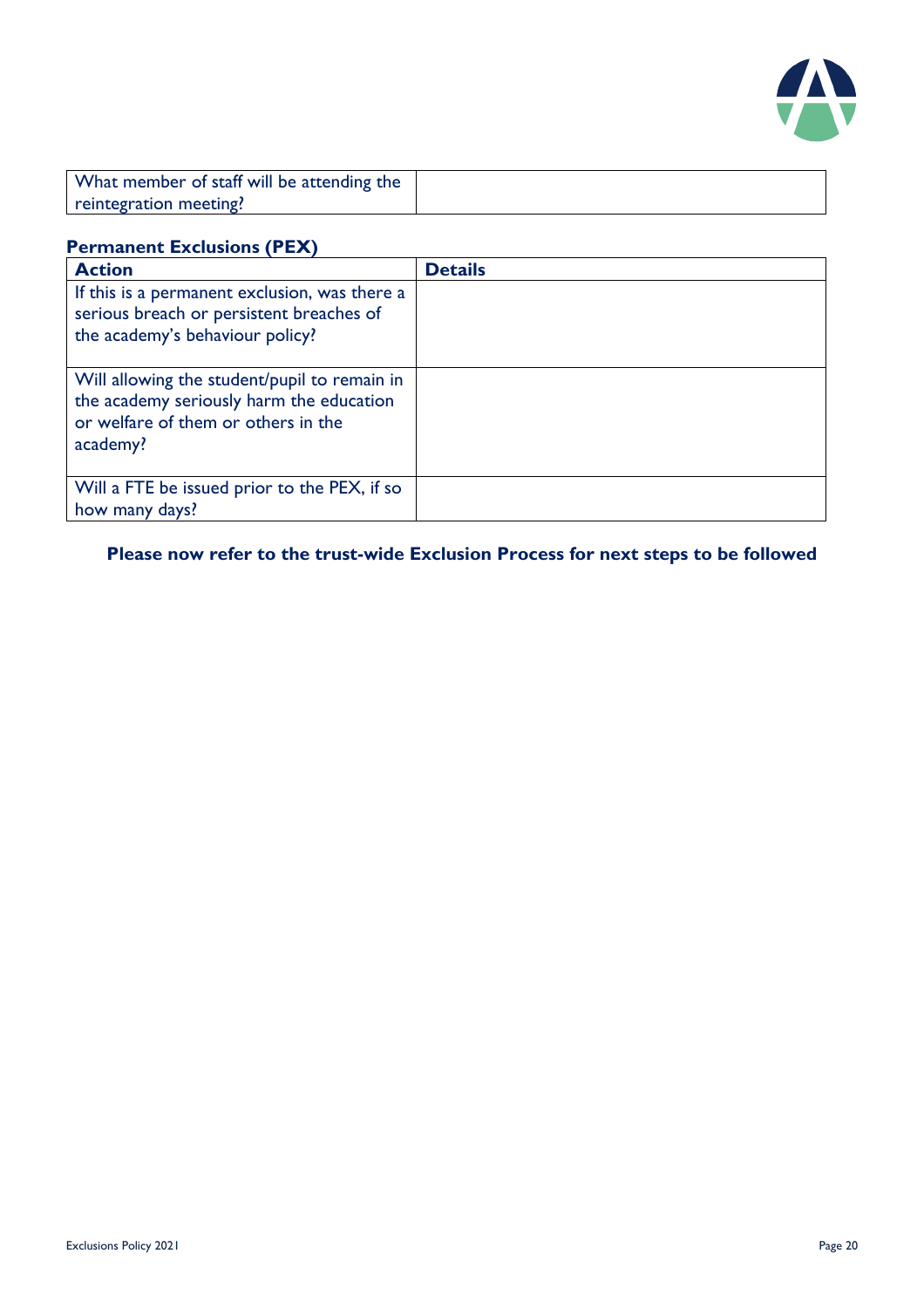

### APPENDIX C Reintegration meeting form

This form is to be used to record information regarding the pupil/student's reintegration back into school following their fixed term exclusion. The purpose of the meeting is to assist the reintegration of the pupil/student into school, and promote the improvement of their behaviour.

| Name of student/pupil                      |  |
|--------------------------------------------|--|
| Year & Tutor group                         |  |
| Date(s) of exclusion                       |  |
| Number of days excluded                    |  |
| Reason for exclusion                       |  |
| Date reintegration meeting is taking place |  |
| Staff present and their role               |  |
| Parent(s)/Carer(s) present                 |  |

#### **Targets for behaviour and learning**

Targets will be set for *[Insert pupil/students name]* (minimum of 3) as part of this meeting and will focus on improving their behaviour and attitude to learning. These will be monitored by *[Insert staff member's* name]

| <b>Area for development</b>   | <b>Current score</b><br>$(0-5);$<br>$0$ =never, 5<br>=always | <b>Target score</b><br>$(0-5)$<br>$0$ =never,<br>5=always | How will we achieve<br>this?                       | <b>Timescale/review</b><br>date |
|-------------------------------|--------------------------------------------------------------|-----------------------------------------------------------|----------------------------------------------------|---------------------------------|
| e.g. Come prepared to<br>work |                                                              | 5                                                         | Arrive on time<br>Bring pen and other<br>equipment | 3 weeks from<br>meeting         |
|                               |                                                              |                                                           |                                                    |                                 |
|                               |                                                              |                                                           |                                                    |                                 |
|                               |                                                              |                                                           |                                                    |                                 |

#### **Interventions to support improved behaviour**

Interventions that can support *[Insert pupil/students name]* will be discussed and agreed in this meeting. All agreed interventions will form part of the support measures that will be put in place for *[Insert*] pupil/students name].